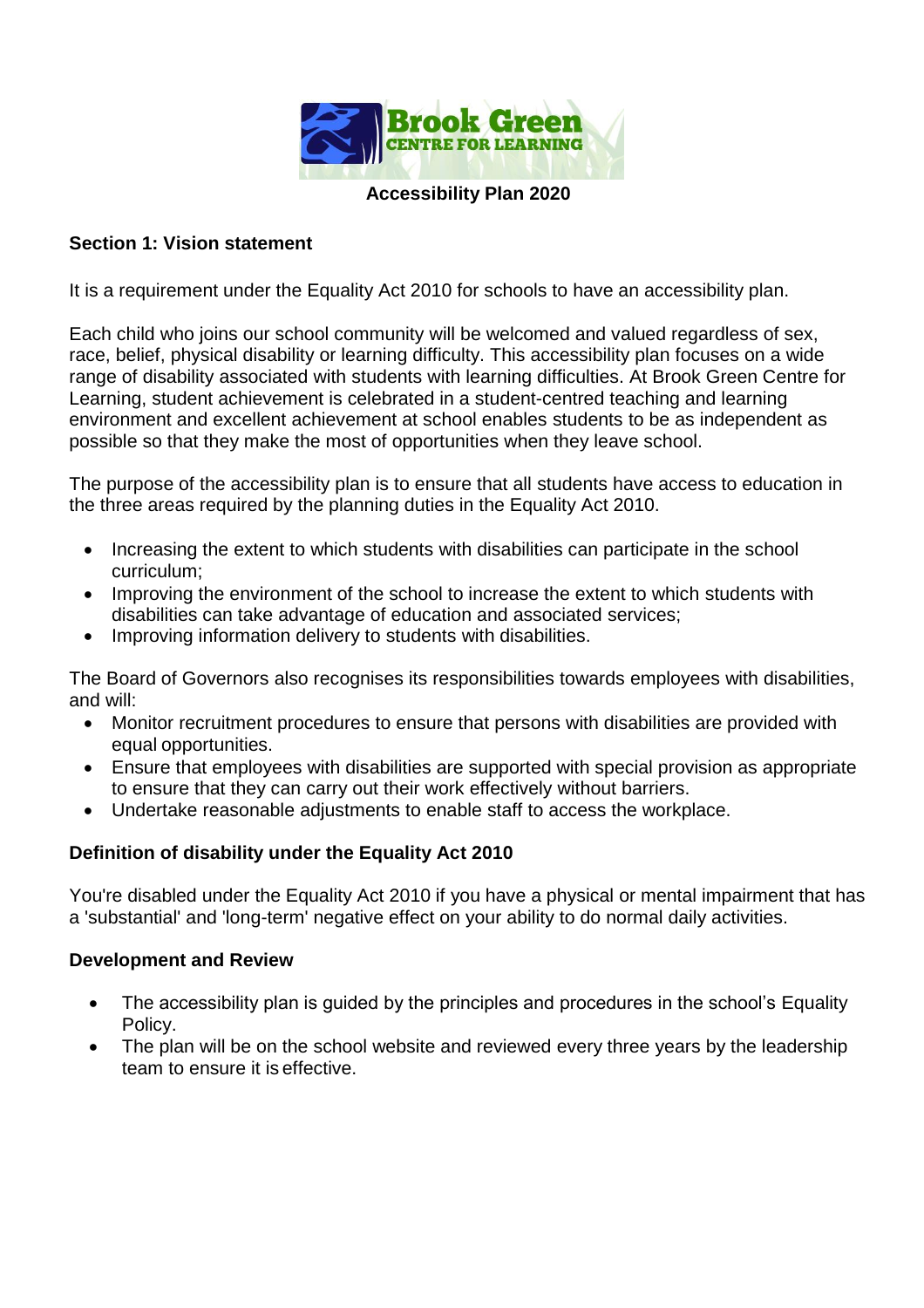# **Section 2: Aims and objectives**

Our aims are to:

- Increase access to the curriculum for students with a disability
- Improve and maintain access to the physical environment
- Improve the delivery of written information to students

The table below sets out how the school will achieve these aims.

| <b>Aim</b>                                                                | <b>Current good</b><br>practice Include<br>established practice<br>and practice under<br>development    | <b>Objectives</b><br>State short, medium<br>and long-term<br>objectives                                                               | <b>Actions to be</b><br>taken                                                                                                                                                                     | <b>Person</b><br>responsible                          | Date to<br>complete<br><b>actions</b><br>by |
|---------------------------------------------------------------------------|---------------------------------------------------------------------------------------------------------|---------------------------------------------------------------------------------------------------------------------------------------|---------------------------------------------------------------------------------------------------------------------------------------------------------------------------------------------------|-------------------------------------------------------|---------------------------------------------|
| Increase access to<br>the curriculum for<br>students with a<br>disability | The Curriculum is<br>subject to ongoing<br>review to ensure it<br>meets the needs of all<br>students    | A curriculum model is<br>in place to ensure<br>students continue that<br>make excellent<br>progress towards<br>challenging objectives | Ensure the<br>effectiveness of the<br>curriculum models.<br>Update the curriculum<br>statement, policies<br>and procedures to<br>ensure the curriculum<br>is accessible to all<br><b>learners</b> | Curriculum<br>Leaders                                 | On going                                    |
| Improve and maintain<br>access to the physical<br>environment             | Building opened in<br>October 2008 was<br>specifically designed to<br>meet the needs of all<br>learners | There are no access<br><b>issues</b>                                                                                                  | Regular<br>maintenance and<br>repairs                                                                                                                                                             | <b>HT</b><br><b>SBM</b><br><b>Premises</b><br>Manager | On going                                    |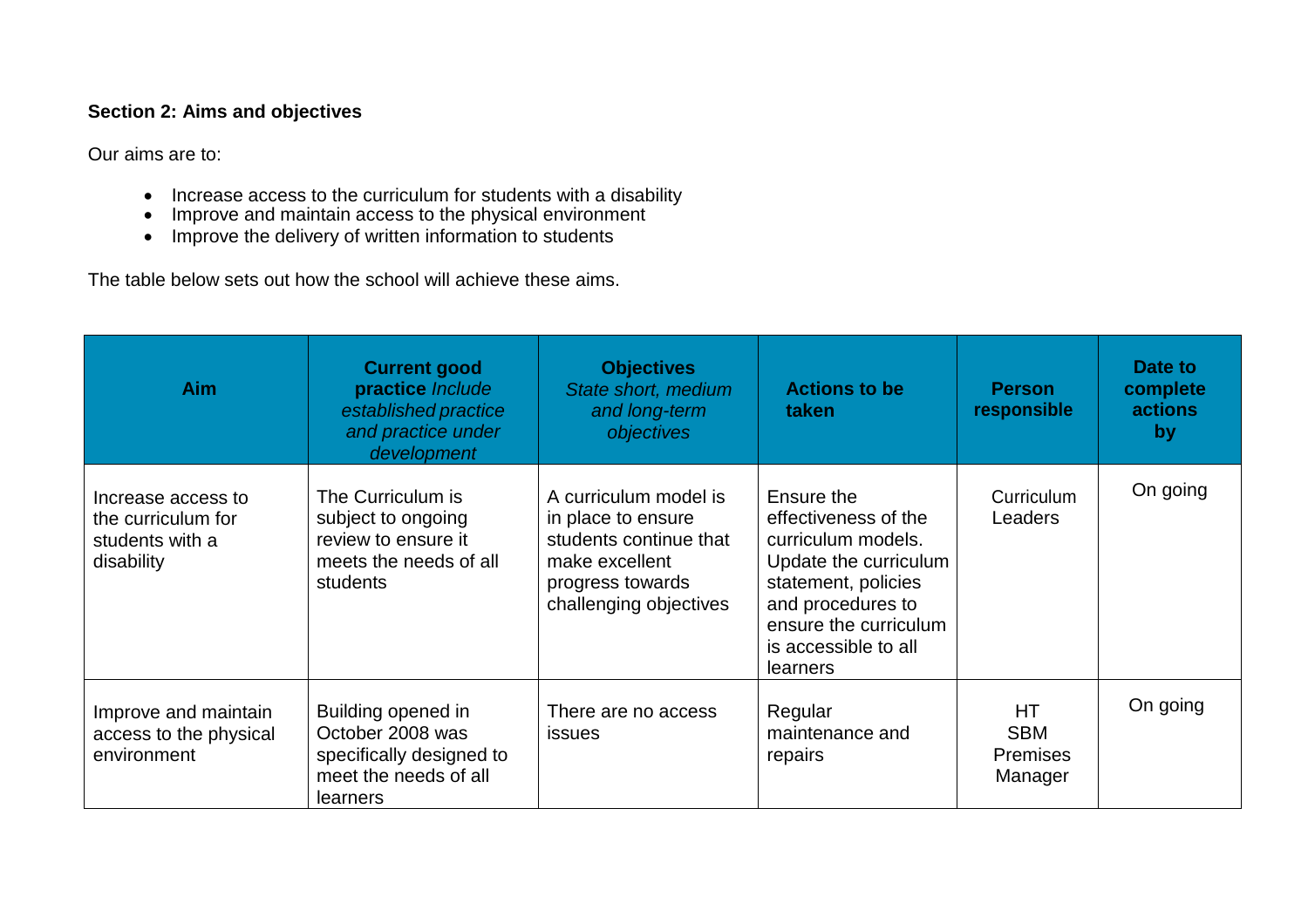| A small number of<br>Improve the delivery of<br>students are visually<br>written information to<br>impaired<br>students | <b>SLT</b> regularly review<br>the effectiveness of<br>communication<br>strategies across the<br>school | Improvements<br>implemented as and<br>when necessary | <b>SLT</b> | On going |
|-------------------------------------------------------------------------------------------------------------------------|---------------------------------------------------------------------------------------------------------|------------------------------------------------------|------------|----------|
|-------------------------------------------------------------------------------------------------------------------------|---------------------------------------------------------------------------------------------------------|------------------------------------------------------|------------|----------|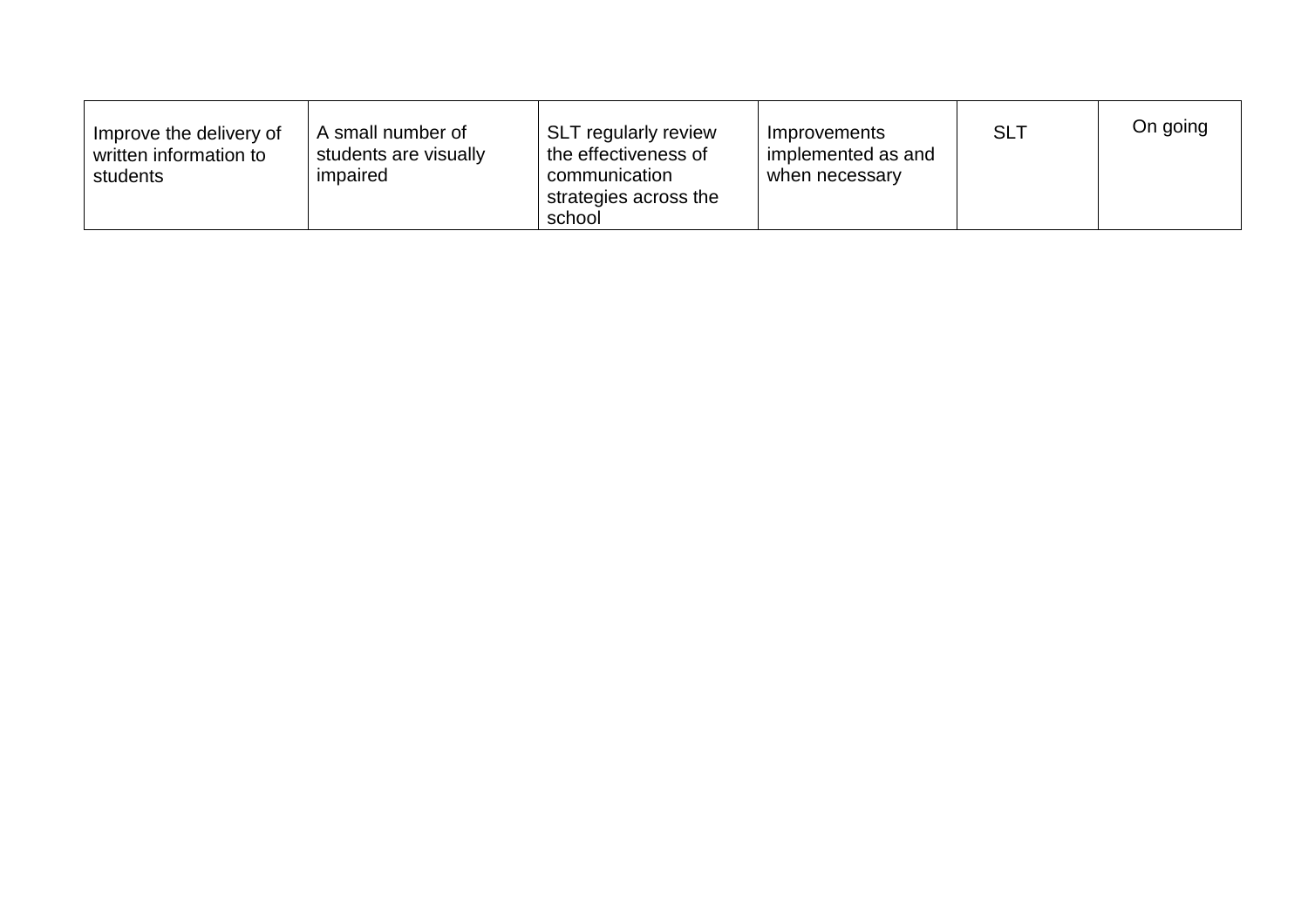# **Section 3: Access audit**

| <b>Feature</b>   | <b>Description</b>                                                    | <b>Actions to be taken</b>                                                          | <b>Person</b><br>responsible | Date to<br>complete<br>actions by |
|------------------|-----------------------------------------------------------------------|-------------------------------------------------------------------------------------|------------------------------|-----------------------------------|
| Two floors       | Stairs are kept clean, tidy and free from<br>obstruction at all times | Maintain and ensure access                                                          | <b>Premises</b><br>Manager   | Ongoing                           |
| Corridor access  | Corridors are wide and well lit                                       | Ensure corridors are kept clean, tidy<br>and free from obstruction at all<br>times. | <b>Premises</b><br>Manager   | Ongoing                           |
| Lifts            | Service level agreement in place for<br>maintenance                   | Review service annually                                                             | <b>Premises</b><br>Manager   | Ongoing                           |
| Parking bays     | Disabled parking bays marked                                          | None required                                                                       | <b>Premises</b><br>Manager   | Ongoing                           |
| <b>Entrances</b> | Automatic front doors, enclosed lobby                                 | None required                                                                       | <b>Business</b><br>Manager   | Ongoing                           |
| <b>Toilets</b>   | Toilets have disabled access and<br>alarms                            | Ensure service every 6 months                                                       | Premises<br>Manager          | Ongoing                           |
| Reception area   | Accessible to wheelchair users                                        | None required                                                                       | Headteacher                  | Ongoing                           |
| Internal signage | Large clear signs in place                                            | None required                                                                       | Headteacher                  | Ongoing                           |